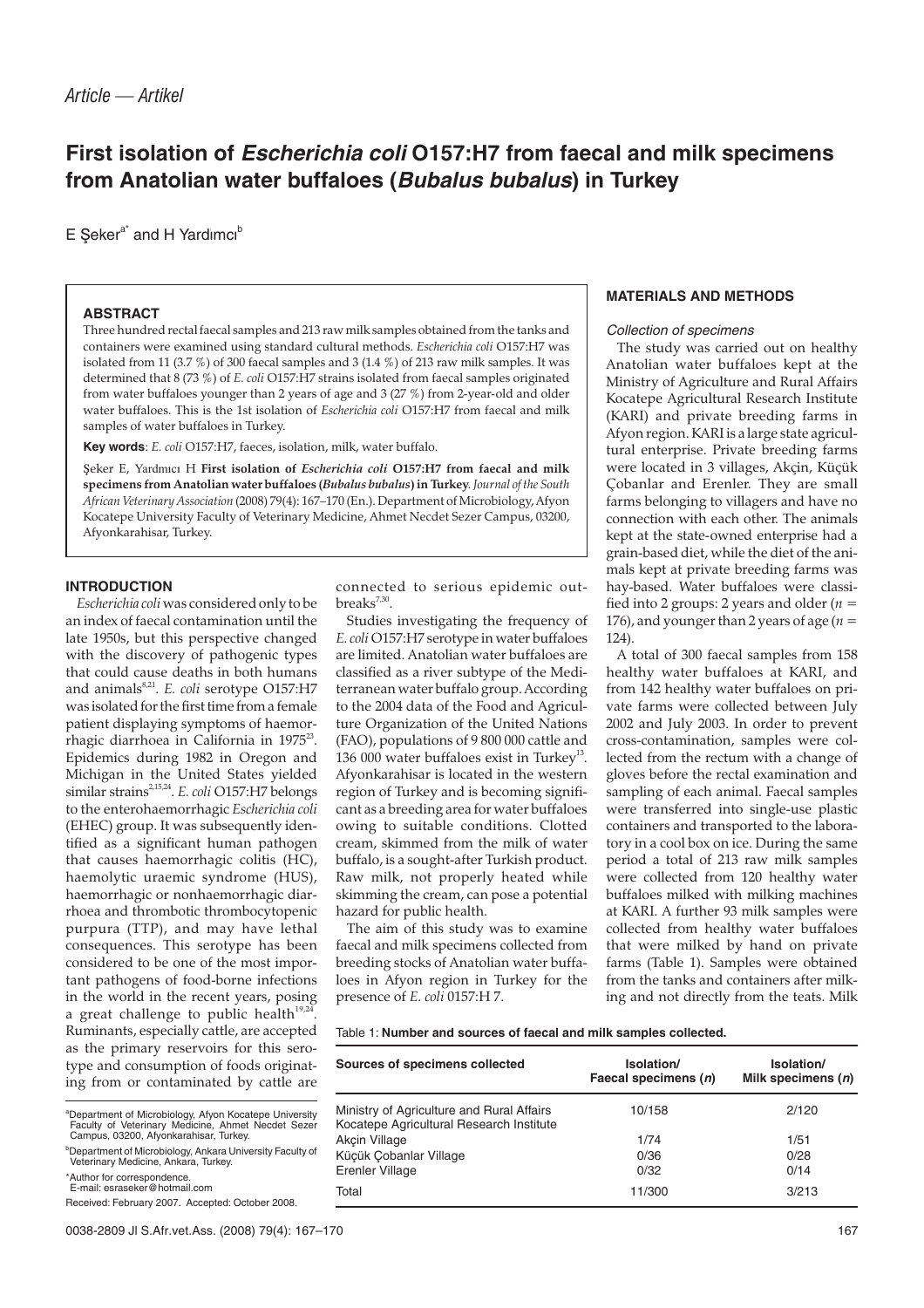samples were transferred to sterile glass bottles and transported to the laboratory in a cool box on ice. Samples (milk and faeces) were only collected once from each of the water buffaloes sampled.

# Isolation of E. coli O157:H7 from faecal and milk samples

EHEC O157:H7 strain EDL  $931^{27}$ , which produces Stx 1 and Stx 2, was used as a control in this study.

In order to isolate *E. coli* O157:H7 from water buffalo faeces and milk, the stages of pre-enrichment and inoculation onto selective differential solid medium were performed. The method recommended by Wells *et al.*<sup>29</sup> was modified in preenrichment procedures for faecal specimens. Novobiocin (20 mg/ ) (Oxoid SR0181) was added to modified Tryptone Soy Broth (mTSB, Oxoid CM989) to use as a medium of pre-enrichment. One gram of faeces was transferred into tubes containing 9 m mTSB and homogenised by vortexing for 5 minutes at 120 rpm. The vortexed mixture was incubated at 37 °C for 6 hours. The same pre-enrichment procedure was performed for the milk samples. Twenty-five m of milk were added to glass flasks containing 225 m mTSB. The glass flasks were placed on the shaker and incubated for 24 hours at 37 °C<sup>11</sup>. Cefixime-Tellurite (Oxoid SR0172) added to sorbitol MacConkey agar (SMAC, Oxoid CM981) containing 5 bromo-4-chloro-3-indolyl-β-D-glucuronide (BCIG) was used as the selective differential solid medium; 0.1 m was taken from pre-enrichment liquid medium and sub-inoculated onto CT-SMAC agar. The solid medium was incubated at 37 °C under aerobic conditions for 24 hours. Lack of sorbitol fermentation and  $\beta$ -glucuronidase enzyme activity was noted in colourless colonies growing on CT-SMAC agar, and these were regarded as sus $pect<sup>32</sup>$ .

## Identification of E. coli O157:H7

Gram staining, oxidase, indole, methyl red (MR), Voges-Proskauer (VP), citrate, urease, hydrogen sulphide (H<sub>2</sub>S), lysine decarboxylase, glucose, sucrose, lactose, salicin, adonitol, inositol, cellobiose, arabinose, trehalose, mannitol, rhamnose, xylose, raffinose and dulcitol tests were performed to identifiy suspected colonies18,25. The *E. coli* O157 Latex Test (Oxoid, DR620M) and immobilization test<sup>12</sup> by H7 antisera (Difco, 221591) were performed on isolates. Additionally, the enterohaemolysin test on 5 % defibrinated sheep blood agar, washed in buffered peptone water, was performed on all isolates confirmed as *E. coli* O157:H7<sup>4</sup>.

## Statistical analysis

Chi-square tests were used to determine the relationship between the presence of *E. coli* O157:H7 in faecal and milk samples.

## **RESULTS**

*E. coli* O157:H7 was identified from 11 (3.7 %) of 300 rectal faecal sample and 3 (1.4 %) of 213 milk samples. Ten (90 %) of the strains isolated from the faecal samples originated from water buffaloes at KARI and 1 (10 %) from a water buffalo from a private breeding farm in Akçin Village. Two (67 %) of the strains isolated from raw milk originated from milk obtained from water buffaloes at KARI and 1 (33 %) from milk obtained from a water buffalo from a private breeding farm in Akçin village (Table 1). There was no statistically significant difference  $(P < 0.05)$  between the presence of *E. coli* O157:H7 in faeces and milk samples. Additionally, 8 (74 %) of *E. coli* O157:H7 strains isolated from faecal samples were recovered from water buffaloes younger than 2 years and 3 (27 %) from 2-year-old and older water buffaloes. Three (100 %) of *E. coli* O157:H7 strains isolated from milk samples originated from water buffaloes older than 2 years.

Oxidase, H2S, citrate, VP, urease, salicin, adonitol, inositol, cellobiose reactions of all isolated strains were determined to be negative; motility, indole, MR, lysine decarboxylase tests and glucose, sucrose, lactose, arabinose, trehalose, mannitol, rhamnose, xylose, raffinose and dulcitol fermentations were positive. Also, all strains produced enterohaemolysin (Table 2).

#### **DISCUSSION**

Ruminants, especially cattle and dairy cows, are the primary reservoirs for *E. coli* O157:H7. Low and high levels of prevalence have been reported in various isolation studies concerning these animals. The prevalence of *E. coli* O157:H7 has been reported to vary between 2 % and 45% in the United States<sup>29</sup>, 4% and 15.7% in England<sup>7</sup> and the rate has been stated to be between 1 % and 13 % in various European countries<sup>6</sup>. E. coli O157:H7 has been detected in live cattle and cattle carcasses in Turkey and the significance with respect to public health has been emphasised<sup>31</sup>. However, studies concerning the isolation of this pathogen from water buffaloes are limited.

Mohammad *et al.*<sup>20</sup>, the first researchers to have shown the presence of VTECs in water buffalo calves with diarrhoea in Sri Lanka, reported that *E. coli* O157 serotype was not found among the isolated verotoxigenic *E. coli* (VTECs). Another Table 2: **Biochemical characteristics of Escherichia coli O157:H7 strains isolated from faecal and milk samples.**

| <b>Tests</b>                                                                                                                                   | <b>Results</b>                                                        |
|------------------------------------------------------------------------------------------------------------------------------------------------|-----------------------------------------------------------------------|
| Gram stain<br>Oxidase<br>Motility<br>Indole<br><b>MR</b><br><b>VP</b><br>Citrate<br>Urease                                                     | Gram-negative<br>$^{+}$<br>$^{+}$<br>$+$                              |
| TSI agar Glucose<br>Sucrose<br>Lactose<br>$H_2S$                                                                                               | $^{+}$<br>$^{+}$<br>$+$                                               |
| Lysine decarboxylase<br>Salicin<br>Adonitol<br>Inositol<br>Cellobiose<br>Arabinose<br>Trehalose<br>Mannitol<br>Rhamnose<br>Xylose<br>Raffinose | $^{+}$<br>$\ddot{}$<br>$^{+}$<br>$^{+}$<br>$^{+}$<br>$^{+}$<br>$^{+}$ |
| Dulcitol<br>Enterohaemolysin                                                                                                                   | $^{+}$<br>$\pm$                                                       |

study analysed rectal faecal specimens collected from 289 breeding water buffaloes in Italy and 42 (14.5  $\%$ ) isolates of verotoxin-producing *E. coli* O157 were made. It was stated that water buffaloes could be reservoirs, like other ruminants, for  $VTECs<sup>14</sup>$ 

In this study 300 faecal samples collected from clinically healthy water buffaloes were examined for the presence of *E. coli* O157:H7. Of the specimens examined 11 (3.7 %) were positive for *E. coli* O157:H7. This is the first report of *E. coli* O157:H7 from faeces of water buffaloes in Turkey. The 3.7 % isolation rate in this study was lower than the rate of isolation (14.5 %) obtained by Galiero *et al.*<sup>14</sup> in Italy. The difference between the methods of isolation and geographical variations may be the cause of the discrepancy.

Beutin *et al.*<sup>5</sup> reported that there was a close association between enterohaemolysin and VT production in strains of *E. coli.* They emphasised that determining enterohaemolysin was a useful tool for the rapid detection of VT-positive strains. In the present study, enterohaemolysin was shown to be produced by all strains.

Besser *et al.*<sup>3</sup> have shown that *E. coli* O157:H7 seems to colonise cattle only transiently and long-term carriers have not been found. The shedding of *E. coli* O157:H7 in herds of cattle is also intermittent and, during the majority of sampling visits, the organism cannot be detected<sup>16</sup> In this study it was impossible to categorise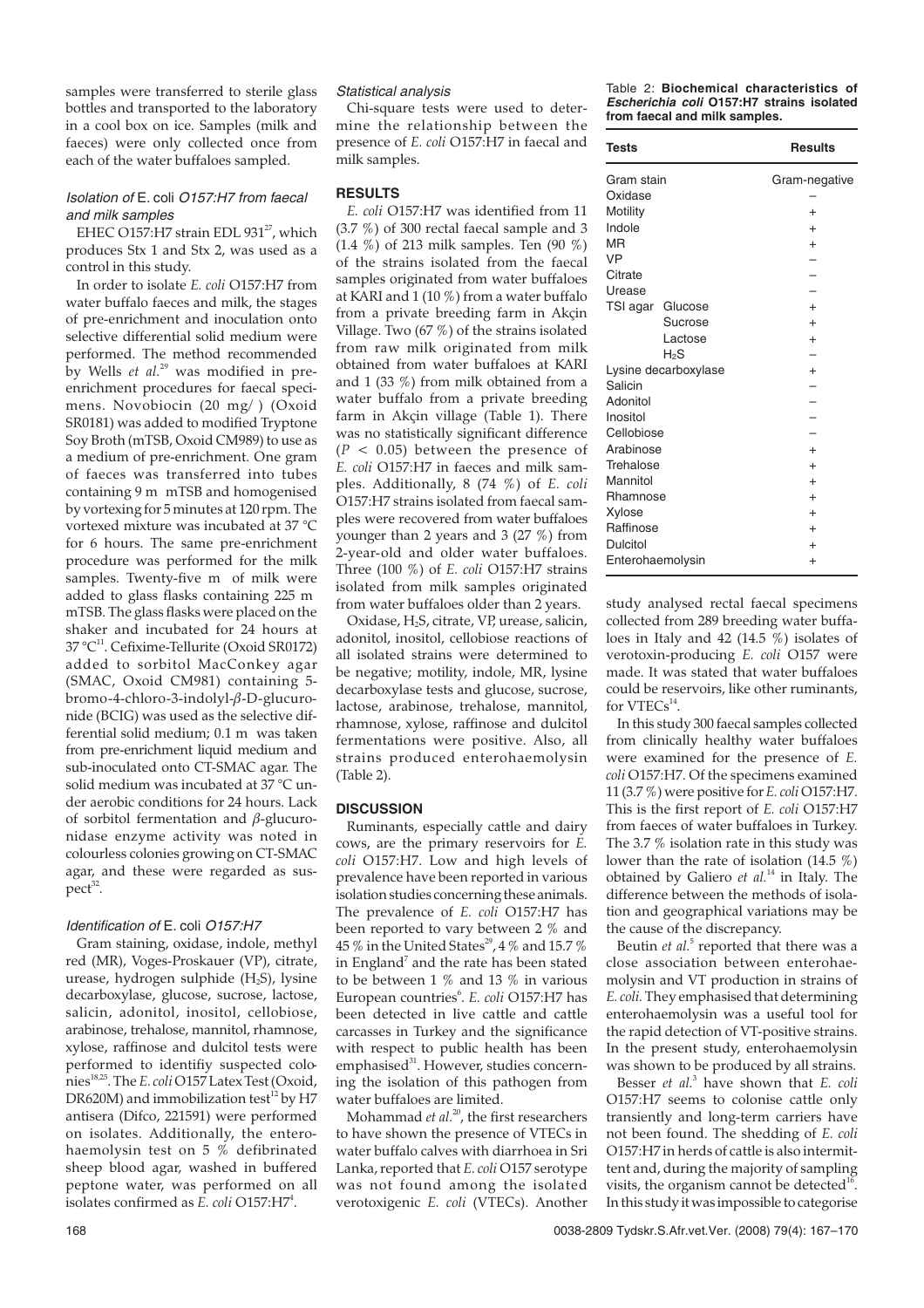the *E. coli* O157:H7-positive animals as temporary or permanent carriers because they were only sampled once.

Several factors can influence the faecal shedding and prevalence of *E. coli* O157: H7 in cattle. Examples are age, diet, breed, season, immune response and competing microbial flora. Young animals appear to carry *E. coli* O157:H7 more frequently than adults<sup>16,33</sup>. In another study<sup>9</sup> it was found that after experimental infection of calves and adult cattle with*E. coli*O157:H7, calves remained positive for longer periods. Wells *et al.*29, in a study where they classified the animals into age-groups as calves, heifers and adult cows, reported that *E. coli* O157:H7 was isolated from the faeces of 17 (2.8 %) of 604 calves and heifers and only from 1 (0.15 %) of 602 adult cows. In another study<sup>14</sup> 289 faecal samples from water buffaloes between the ages of 6 and 18 months were examined. Isolations were generally made from the younger animals. In this study, 8 (73 %) of the isolated strains were from water buffaloes younger than 2 years old and 3 (27 %) from 2-year-old and older water buffaloes. The longer duration of faecal shedding in young animals may be attributed to higher prevalence. It is reported that in the fully-developed rumen of adult cattle the combination of high concentrations of volatile fatty acids and a low pH inhibit the growth of *E. coli* O157:H7<sup>26</sup>. In the present study, the age-related differences in rumen function may be another factor that influences the higher prevalence in young water buffaloes.

Diez-Gonzalez *et al.*<sup>10</sup> reported that cattle fed grain diets have large numbers of acid-resistant *E. coli* organisms in their faeces, while cattle fed hay diets do not. In this study, 10 (90 %) of the strains isolated from the faecal specimens originated from the grain-fed water buffaloes at KARI and only 1 (10 %) from a water buffalo from a private breeding farm on a hay-based diet. This difference may explain the higher isolation rates in the state-owned buffaloes.

The relationship between the presence of *E. coli* O157:H7 in the milk of cows and prevalence of disease in humans due to consumption of raw or pasteurised milk is of great significance to the dairy industry<sup>28</sup>. In various studies on the prevalence of *E. coli* O157:H7 from raw milk the isolation rate was reported to be quite low and varied between 0 % and 10  $\%$ <sup>22</sup>. It has been suggested that the microorganisms are not actually excreted in the milk but probably result from faecal contamination of milk during the milking process $17$ . Abdul-Raouf *et al.*<sup>1</sup> reported that *E. coli* O157:H7 was detected in 3 of 50 samples of unpasteurised cows' milk. In another study concerned with isolation of *E. coli* O157:H7 from 23 raw milk samples, the agent was detected in only one $^{29}$ . In this study, *E. coli* O157:H7 was detected in 3 (1.4 %) of 213 raw milk samples obtained from bulk milk tanks and milk containers. This result is consistent with the results of other studies. As the isolates from milk and faeces originated from the same places, faecal contamination of milk is a possibility. The higher prevalence (67 %) detected in the milk of buffaloes from KARI in comparison with private farms is probably related to the number of *E. coli* O157:H7-positive animals in the stateowned enterprise.

In conclusion, *E. coli* O157:H7 was cultured from the faeces and milk of water buffalo for the first time in Turkey. This demonstrated that water buffaloes, like other ruminants, are reservoirs for the *E. coli* O157:H7. Faecal contamination due to poor hygiene is a risk factor for the presence of pathogenic organisms in milk. Although no cases of human disease connected to *E. coli* O157:H7 have been reported in Turkey, people need to be strongly dissuaded from consuming raw milk. There is also a need for awareness that either state- or privately-owned or private animals can be a source of *E. coli* O157:H7 infections in humans.

#### **ACKNOWLEDGEMENTS**

This study was supported by Afyonkarahisar Kocatepe University Research Fund and summarises a PhD thesis titled 'Isolation of *Escherichia coli* O157:H7 from faeces and milk of water buffalo in Afyon Region'.

#### **REFERENCES**

- 1. Abdul-Raouf U M, Ammar M S, Beuchat L R 1996 Isolation of *Escherichia coli* O157:H7 from some Egyptian foods. *International Journal of Food Microbiology* 29: 423–426
- 2. Armstrong G L, Hollingsworth J, Morris J G 1996 Emerging foodborne pathogens: *Escherichia coli* O157:H7 as a model of entry of a new pathogen into the food supply of developed world. *Epidemiologic Reviews* 18: 29–51
- 3. Besser T E, Hancock D D, Pritchett L C, McRae E M, Rice D H, Tarr P I 1997 Duration of detection of fecal excretion of *Escherichia coli* O157:H7 in cattle. *Journal of Infectious Diseases* 175: 726–729.
- 4. Beutin L, Prada J, Zimmermann S, Stephan R, Ørskov I, Ørskov F 1988 Enterohemolysin, a new type of hemolysin produced by some strains of enteropathogenic *E.coli* (EPEC). *Zentralblatt für Bakteriologie, Mikrobiologie, und Hygiene* A 267: 576–588
- 5. Beutin L, Montenegro M A, Ørskov I, Ørskov F, Prada J, Zimmermann S, Stephan R 1989 Close association of verotoxin (shiga-like toxin) production with enterohemolysin production in strains of *Escherichia coli. Journal of Clinical Microbiology* 27: 2559–2564
- 6. Blanco J, Blanco M, Blanco J E, Mora A,

Alonso M P, Gonzàles E A, Bernàrdez M I 2001 Epidemiology of verocytotoxigenic *Escherichia coli* (VTEC) in ruminants. In Duffy G, Garvey P, McDowell D A (eds) Verocytotoxigenic *Escherichia coli*. Food & Nutrition Press,Trumbull, Connecticut: 113–148

- 7. Chapman P A, Siddons C A, Wright D J, Norman P, Fox J, Crick E 1993 Cattle as a possible source of verocytotoxin-producing *Escherichia coli* O157 infections in man. *Epidemiology and Infection* 111: 439–447
- 8. Coia J E 1998 Clinical, microbiological and epidemiological aspects of *Escherichia coli* O157 infection. *FEMS Immunology and Medical Microbiology* 20: 1–9
- 9. Cray W C, Moon H W 1995 Experimental infection of calves and adult cattle with *Escherichia coli* O157:H7. *Applied and Environmental Microbiology* 61: 1586–1590
- 10. Diez-Gonzalez F, Callaway T R, Kizoulis M I, Russell J B 1998 Grain feeding and the dissemination of acid-resistant *Escherichia coli* from cattle. *Science* 281: 1666–1668
- 11. Doyle M P, Schoeni J L 1987 Isolation of *Escherichia coli* O157:H7 from retail fresh meats and poultry.*Applied and Environmental Microbiology* 53: 2394–2396
- 12. Farmer J J, Davis B R 1985 H7 antiserumsorbitol fermentation medium: a single tube screening medium for detecting *Escherichia coli* O157:H7 associated with hemorrhagic colitis. *Journal of Clinical Microbiology* 22: 620–625
- 13. Food and Agriculture Organization of the United Nations (FAO) 2004 Water buffalo. FAOSTAT Database Results. Roma, Italy. Online at: http://www.faostat.fao.org (accessed 20 October 2004)
- 14. Galiero G, Conedera G, Alfano D, Caprioli A 2005 Isolation of verocytotoxin-producing *Escherichia coli* O157 from water buffaloes (*Bubalus bubalis*) in southern Italy.*Veterinary Record* 156: 382–383
- 15. Griffin P M, Tauxe R V 1991 The epidemiology of infections caused by *Escherichia coli* O157:H7, other enterohemorrhagic *E.coli,* and the associated hemolytic uremic syndrome. *Epidemiologic Reviews* 13: 60–98
- 16. Hancock D D, Besser T E, Rice D H, Herriott D E, Tarr P I 1997 A longitudinal study of *Escherichia coli* O157 in fourteen cattle herds. *Epidemiology and Infection* 118: 193–195
- 17. Heuvelink A E, Van Den Biggelaar F L A M, Zwartkruis-Nahuis J T M, Herbes R G, Huyben R, Nagelkerke N, Melchers W J G, Monnens L A H, De Boer E 1998 Occurrence of verocytotoxin-producing *Escherichia coli* O157 on Dutch dairy farms. *Journal of Clinical Microbiology* 36: 3480–3487
- 18. Holth J G, Krieg  $\overline{N}$  R, Sneath P H A, Staley J T, Williams S T 2000 *Bergey's manual of determinative bacteriology.* Lippincott Williams & Wilkins, Philadelphia
- 19. Karch H, Bielaszewska M, Bitzan M, Schmidt H 1999 Epidemiology and diagnosis of shiga toxin-producing *Escherichia coli* infections. *Diagnostic Microbiology and Infectious Disease* 34: 229–243
- 20. Mohammad A, Peiris J S M, Wijewanta E A, Mahalingam S, Gunasekara G 1985 Role of verocytotoxigenic *Escherichia coli* in cattle and buffalo calf diarrhoea. *FEMS Microbiology Letters* 26: 281–283
- 21. Nataro J P, Kaper J B 1998 Diarrheagenic *Escherichia coli. Clinical Microbiology Reviews* 11: 142–201
- 22. Padhye N V, Doyle M P 1991 Rapid procedure for detecting enterohemorrhagic